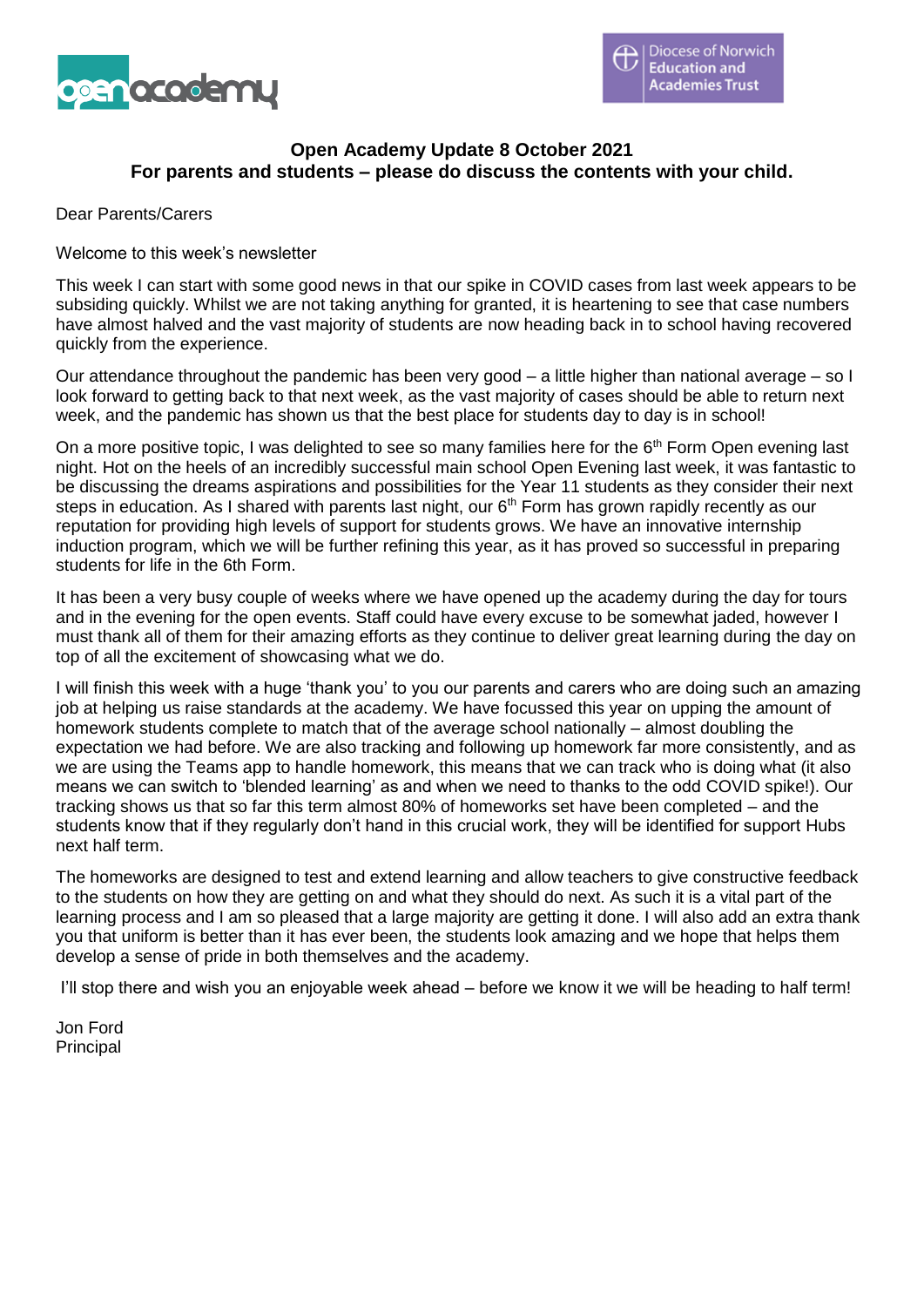

#### **Contents:**

- **1. Aspens School Catering**
- **2. READY Feasibility Study**
- **3. Year 7 News**
- **4. Year 8 News**
- **5. Year 9 News**
- **6. Year 10 News**
- **7. Year 11 News**
- **8. Sixth Form News**
- **9. Careers**
- **10. Library News**
- **11. Attendance**
- **12. Wellbeing**
- **13. Chaplain's Reflection**

### **1. Aspens School Catering**

Due to a range of factors including disrupted supply chains, job vacancies and uncertainty around fuel delivers, our menus, service and choice may be affected over the coming weeks. As well as occasional substitutes from the expected menu, we have made the choice not to go ahead with the launch of our new menu, until things have stabilised.

Natasha's Law came into effect on 1 October. It requires any pre-packaged direct sale foods (PPDS) to be clearly labelled with:

- name of food
- full list of ingredients
- allergenic ingredients emphasised within the list

We have implemented the changes and new processes. Our robust allergy procedure and special diet process will continue to remain the foundation for providing a safe food service for all our customers.

Aspens Services Ltd

### **2. READY Feasibility Study**

The NHS, Hertfordshire University and Watford FC, Norwich City FC, Stevenage FC, Bedfordshire University and UEA are working on "The READY Feasibility Study" which is a research study into how exercise can combat low mood and depression in young people between the ages of 13-17.

We cannot say that exercise is an effective treatment of depression. We can say that people believe that it might be, but it is also possible that social interaction is the important ingredient. The study is designed to find out whether exercise per say has an effect on depression, and whether the exercise has to be high intensity, or whether any exercise would be sufficient.

If you require any further information please don't hesitate to contact me at [phillip.wilkinson@open](mailto:phillip.wilkinson@open-academy.org.uk)[academy.org.uk](mailto:phillip.wilkinson@open-academy.org.uk)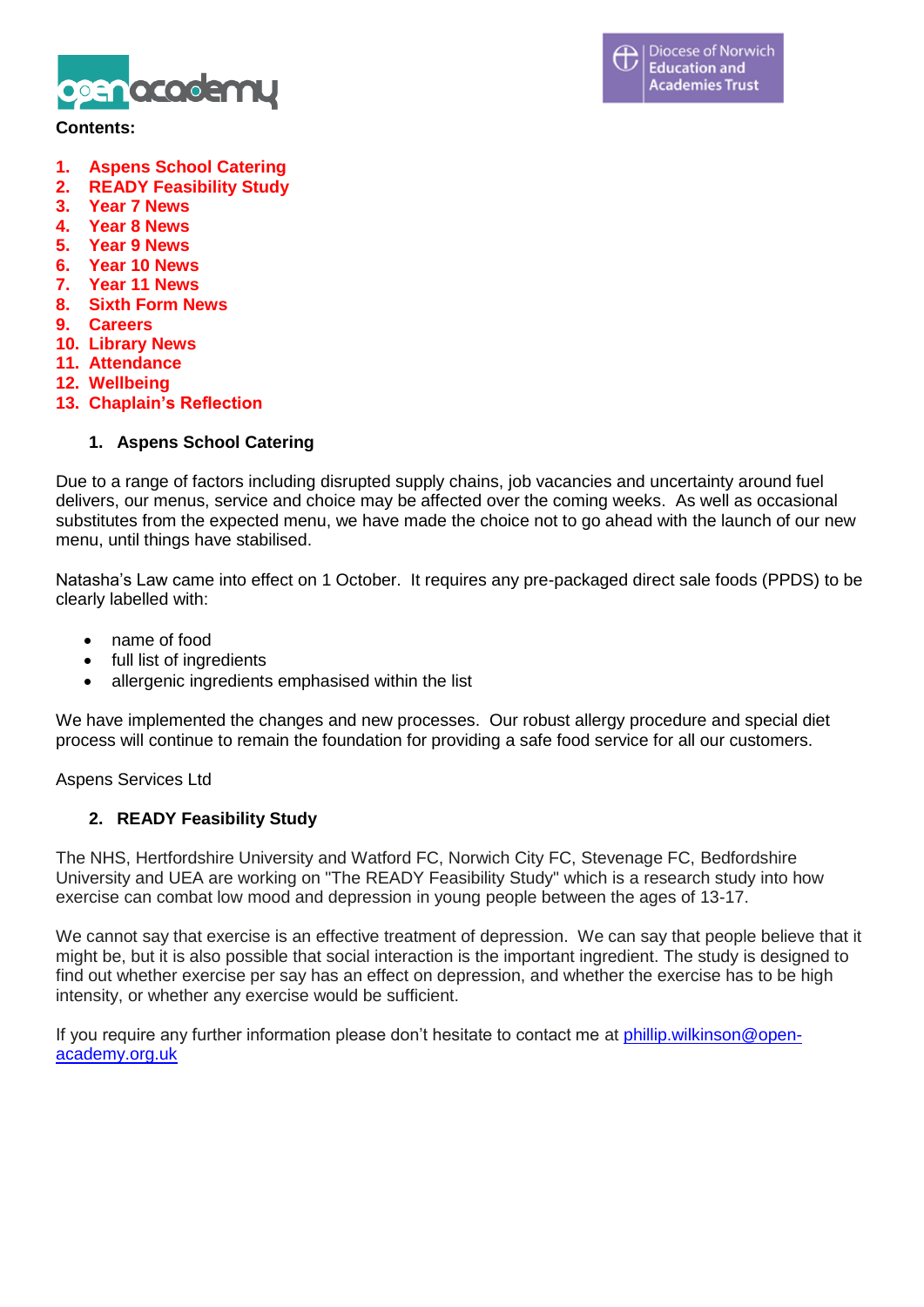





Mr Wilkinson Assistant Principal

#### **3. Year 7 News**

An excellent effort has been made by the vast majority of students completing homework online in Teams. However, please continue to check with your child their Teams account for homework that needs to be completed. A reminder that homework must be completed, if not there will be compulsory catch up sessions after half term. Homework club is available after school in the library Wednesday - Friday 3-4pm each week. If your child is having problems completing homework there are Teams video guides on the school website in the student and learning area. Students can also ask their class teacher and tutor for support.

Well done to the following students for receiving the most achievement points this week:

Kayden Smith-Howell, Evie Timbers, Martina Vaskyte, Harry Bates and Mason Fuller.

And more fantastic news, we have pleasure in announcing our Year 7 Student Leadership Team:

Head Boy: Harvey Eastman Head Girl: Rianna Aldous Deputy Head Boy: Rodrigo Furia Deputy Head Girl: Kiera Paul

Tiffany Scott Ada Anil Mya Pollard-Gray Esme Whitehead Ria Wilsea Evie Timbers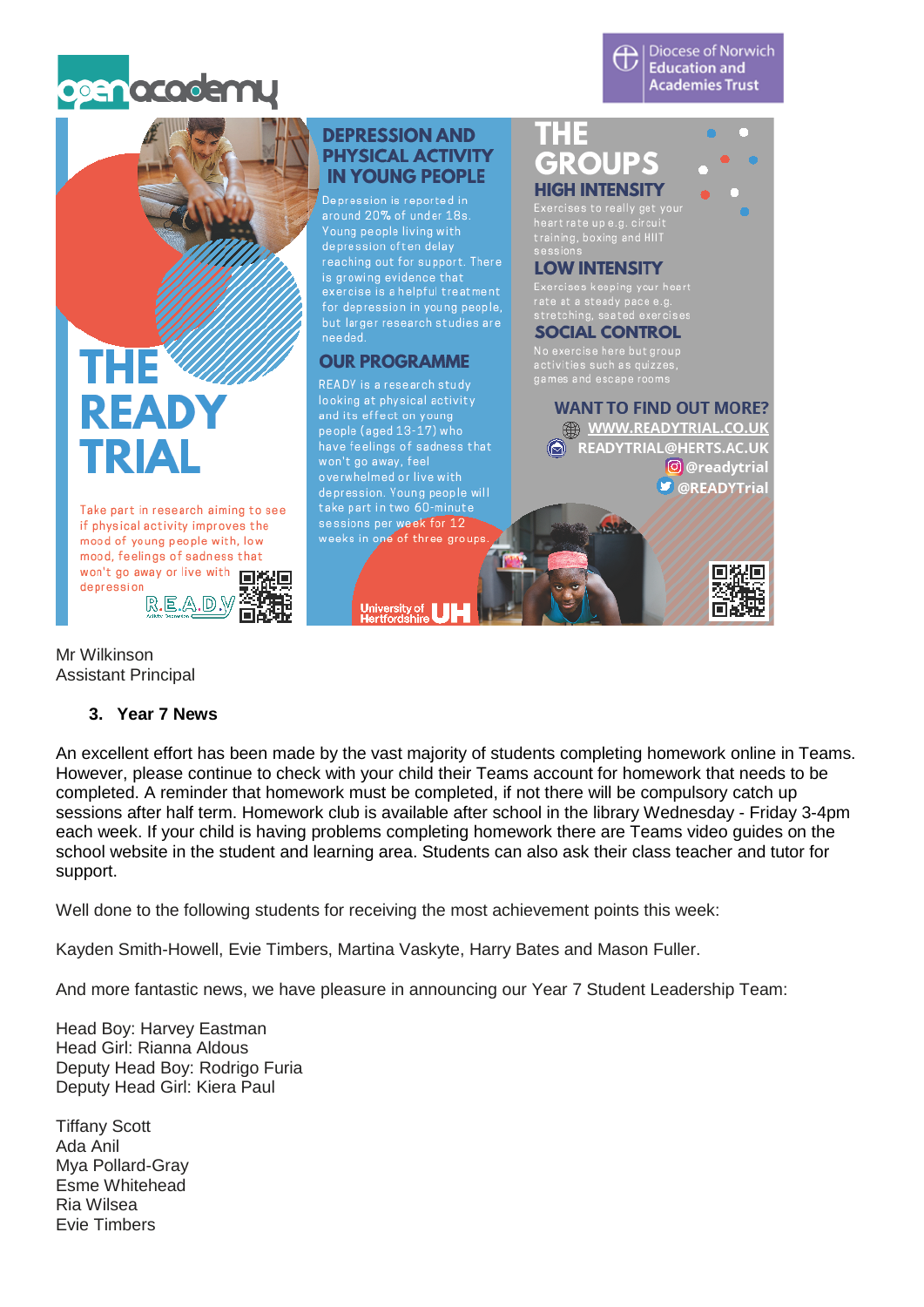

Diocese of Norwich **Education and Academies Trust** 

Millie Clarke Mae Broom Jason Juhasz Zak Lutkin Kayden Smith-Howell

Congratulations to all of the named students on their roles.

Mrs Pearsall – Head of Year 7 Mrs Middleton – Assistant Head of Year 7

### **4. Year 8 News**

It's been an exciting week this week for Year 8. Our focus of the week has been teamwork including Mr Crawford's assembly. A vast majority of the year group are getting things right and learning is progressing. The year group's attitude to learning and engagement has seen a huge amount of achievement points given out, over 5100 have been awarded in September. Behaviour in and around school is on the whole fantastic. Thank you to parents/carers for your continued support.

We have had some strong applications for this year's senior leadership roles. The year team are very excited to be working together with the students. We are pleased to announce the following have been successful in securing senior leadership roles in the year group:

Head students - Isioma Onuchukwu and Areen Mohammed Ali Deputy Head students – Hallie Chandler and Brian Bolaney Senior Open Voice representatives – Emilia Kerby and Riley Page Senior Ambassadors – Lucy-Rose Brown and Riley Daniels LGBT/Diversity Council representative – Ty Cook

We also have over 35 students who have been successful in becoming learning mentors/ambassadors and open voice representatives. We are looking forward to working together with all the students.

Shout outs this week:

Miss Cheung - Isioma Onuchukwu, Emilia Kerby and Brandon Parfitt for their great participation and attitude in Maths lessons. Miss Reynolds – Riley Benfield for his engagement and hard work in DT.

Top achievers for September:

Hallie Chandley, Isioma Onchukwu, Millie Hagger, Steven Ellis, Layla Moody, Luke Edge, Charlie Mann, Riley Benfield, Harley Ringer, Lily-Anna Nash.

Top Tutor Group for September:

Congratulations to I8 Mr Munday and Mr Coyne, 1301 achievement points awarded collectively to students in September.

We are looking to develop the students' resilience and perseverance; in their lessons we are encouraging them to complete any extension or challenging tasks, do things first time of asking or without being asked and being considerate to those in the classroom.

A general reminder that hoodies/sweatshirts are not part of the school uniform. We ask that students remove them before they enter school. If your child is cold in school there are school jumpers available to purchase. Leggings or tracksuit bottoms are not part of the school uniform, if you child is not in correct uniform a member of the year team will be contacting parents/carers to discuss. If there is a genuine reason that the students are not in correct uniform we ask that parents/carers contact the school with the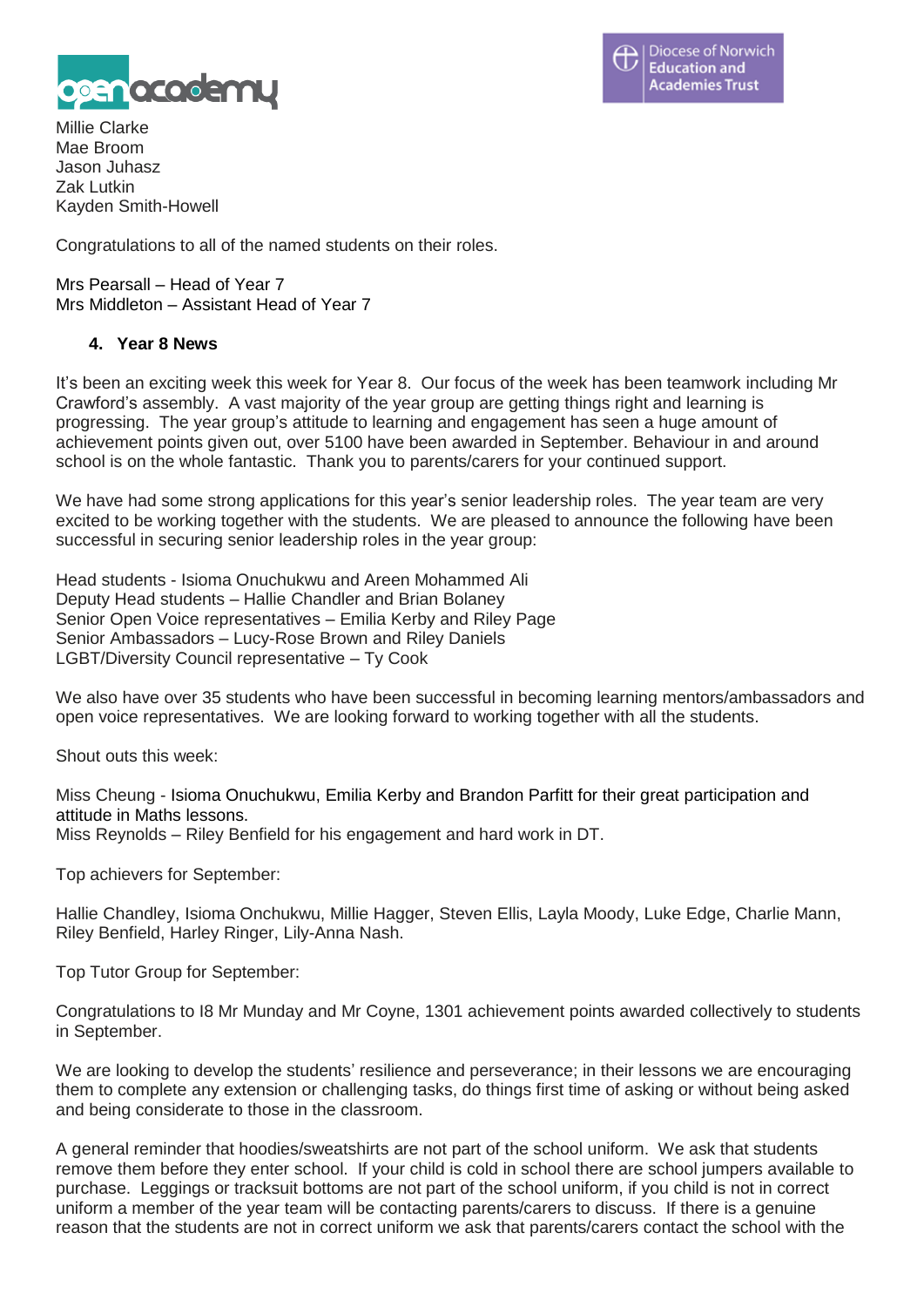

reason. An email can be sent to [debbie.lamb@open-academy.org.uk](mailto:debbie.lamb@open-academy.org.uk) or you can contact the year team on the year team mobile 07949 455922.

Ms Whitwood and Mr Crawford - Heads of Year 8 Mrs Lamb - Assistant Head of Year 8

### **5. Year 9 News**

Two more weeks untill half term and Year 9 has continued to improve as a year group. Currently Year 9 has the second-best attendance of the school, which is a great achievement and shows the resilience and perseverance of the students and the hard work of parents/carers.

Achievement points continue to flood in for fantastic behaviour and effort in learning.

The current tally for this week is:

 $AFD - 161$ LGA – 231 RPH – 142 NST – 189

Hopefully we can see an even higher total next week.

One area that does need to improve across Year 9 is the learning time missed due to students turning up to lessons late. Students get 4 minutes to move between lessons, if they arrive later than that the time is recorded and made up in detentions on Friday. In total for only this last week 853 late minutes (14.2 hours) have been recorded across Year 9. This is an increase of 55 minutes from the previous week. Hopefully next week we will see a decrease in this time.

If students can arrive on time to all their lessons they will start with a more positive experience and reduce their anxiety, as they will have a greater understanding of the learning taking place in the classroom. If they arrive late they will be starting with a negative experience, which can easily escalate into disruptive behaviour and behaviour points being added.

Please also remember to send students to school with the correct uniform as there have been a growing number not following the school uniform policy. This includes wearing hoodies instead of blazers (or under their blazers), wearing leggings instead of skirts/trousers, and facial piercings (nose studs). Please see the school uniform policy for further clarification.

Attendance to Hubs has been growing this week which is a great sign of the commitment and perseverance of our students to their academic learning.

Mr Pickup – Head of Year 9 Mrs Smith – Assistant Head of Year 9

### **6. Year 10 News**

Our students have had to find courage and resilience over the past couple of weeks and, as always, they haven't let us down. We are really proud of each and every one of them for committing to their learning either at home or in school.

Our top achieving students this week are: Lucy Birkett, Isabel Bush, Mia Crowe, Katie Edge, Jake Folkes, Kelsey Holman, Hannah Jordan, Erin O'Neill, Charlie Palmer and Mille Woodhouse.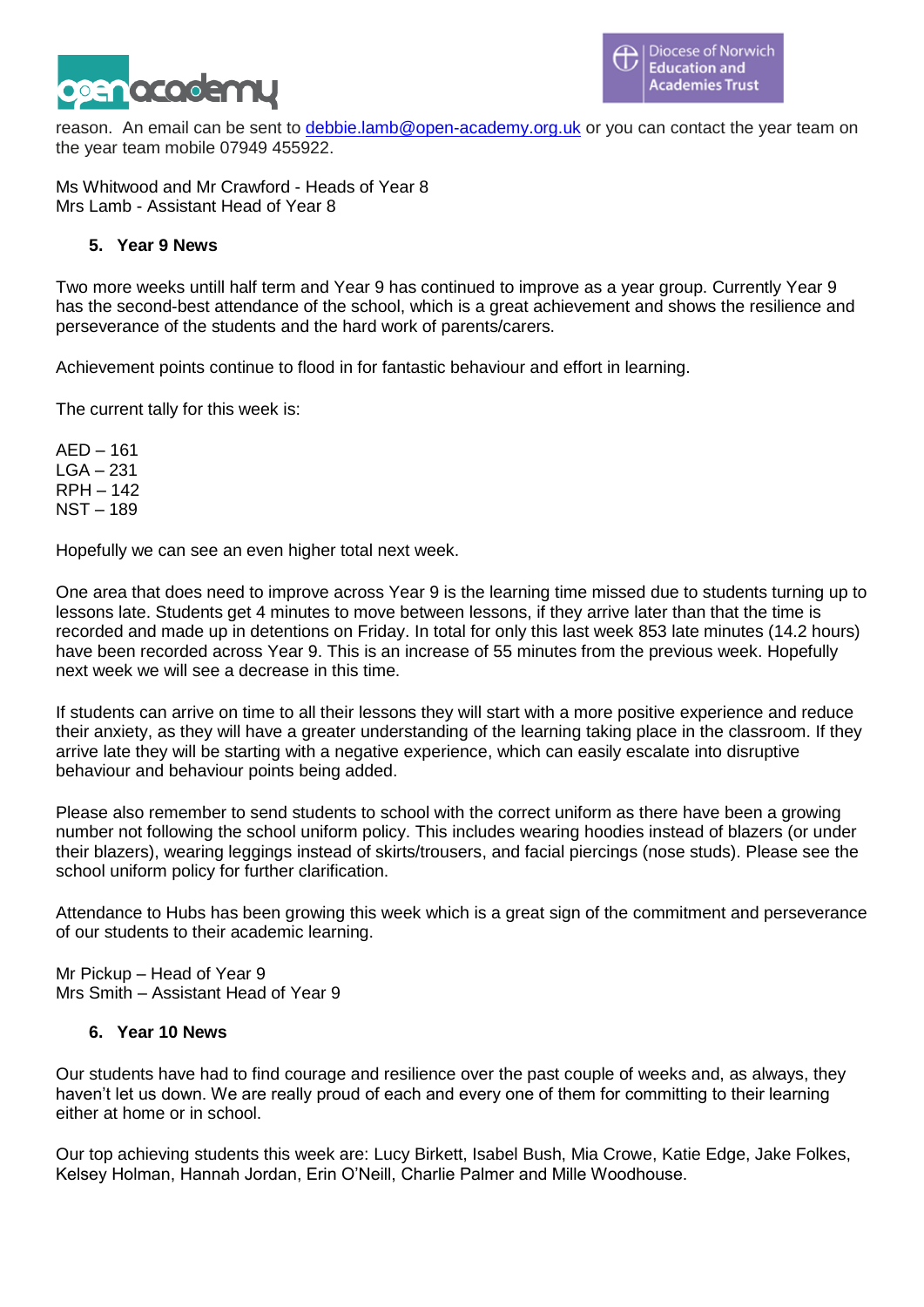

Congratulations to our Year 10 leadership team. Our Head Students are: Millie Woodhouse and Toby Thompson and our Deputy Head Students are: Sade Woollard and Alfie Skerritt. Prefects will be selected next week.

Our Duke of Edinburgh scheme students have completed another trip today towards their bronze award and photography students have had a trip out today as well. It's good to be able to plan trips again.

A special mention has been given to the Year 10 history classes. Their teachers have been very impressed with how well everyone is working. Well done.

Other special mentions this week go to:

Mia Crowe and Katie Edge for being great tour guides last week at Open Evening.

Our first football fixture is Tuesday after school against Jane Austen College. Please come along and support our team.

Mr Lambert – Head of Year 10 Mrs Roe – Assistant Head of Year 10

## **7. Year 11 News**

No update.

Mrs Clayton – Head of Year 11 Mrs Roberts – Assistant Head of Year 11

### **8. Sixth Form News**

No update.

Mrs Molloy Head of Sixth Form

### **9. Careers**

Virtual Live Careers event 'What Career Live? What University Live? is happening on 12 and 13 November for all 15-19 year olds. Discover more about higher education and apprenticeship opportunities through one to one advice, free skills workshops and online talks. More information is available at: <https://vmg.6connex.eu/event/vmgevents/wcl21/login>

All students at Open Academy are able to come and talk about their career thoughts and ideas. They can pop in to S12 for a quick chat or make an appointment for a longer discussion. I have access to lots of up to date resources and can help them understand what pathway they need to take for a particular job or career.

Mrs Davies Careers Facilitator and Assistant Head of Sixth Form

### **10. Library News**

This week has been a fantastic week of celebration in the library. As I mentioned last week, not only have we been celebrating Libraries Week, but Thursday was also National Poetry Day. Students in Year 7 have been reading poems and collaborating on a group poem in their library lessons and we also held a Poetry Special for our Books & Biscuits club this week. Students in KS3 came together to listen to staff and other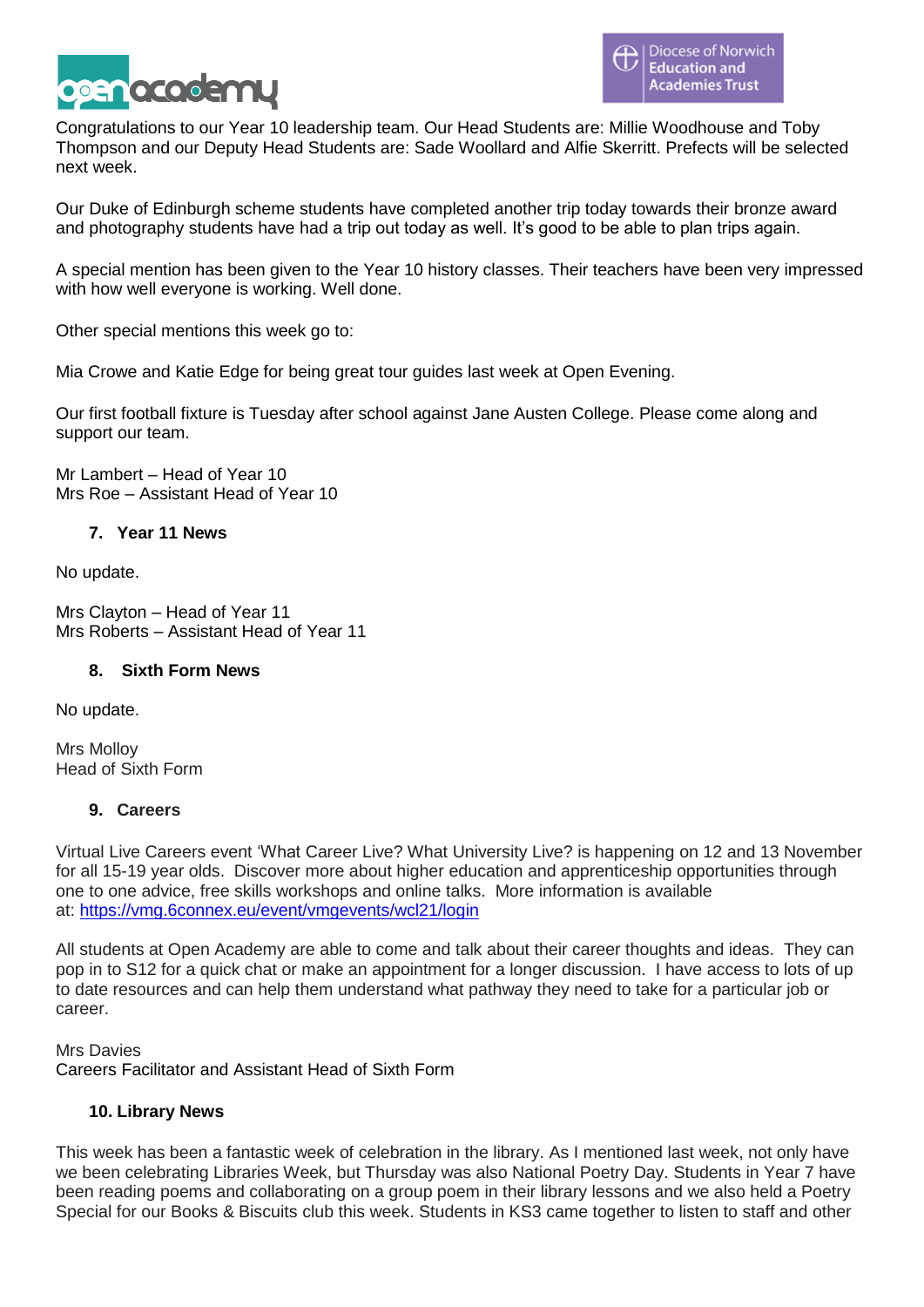

students read some of their favourite poems, while in KS4 we gave out poems at lunchtime and students had an opportunity to visit our travelling library in the atrium.

Students who would like to try writing their own poems are encouraged to enter the Young Writers Poetry Competition. Students can enter online or collect an entry form from the library. All entries must be submitted by Friday, 22 October. Click here for more [information.](https://www.youngwriters.co.uk/competitions/KS3-4/empowered?view=ind)

Please see some of our Year 7 poems from their library lessons below. Can you guess what they are describing?

| It looked like an airport building                                                                             | It is like a pizza with all the different                                   |
|----------------------------------------------------------------------------------------------------------------|-----------------------------------------------------------------------------|
| It's the tardis inside out                                                                                     | toppings,                                                                   |
| My feelings flew round me like crows                                                                           | It is like a crumpet, a doughnut,                                           |
| And vultures swooped in to feast on<br>inhibitions                                                             | a stack of metallic pancakes with a<br>cube of butter on top!               |
| The vultures flew as fast as planes                                                                            |                                                                             |
| And it felt like they were multiplying                                                                         | I'm scared, it's noisy,                                                     |
| Walking into a circle, round and round                                                                         | I feel like a mouse.                                                        |
| The noise was as a loud as a plane as the<br>echo reverberated                                                 | Walking inside and it feels like a forest,<br>the trees clustering over me. |
| A puzzle how do I get in?                                                                                      |                                                                             |
|                                                                                                                | <b>No</b>                                                                   |
| Co-written by Mavrick Gille, Hannah Stagg,                                                                     | I'm ready, I'm prepared                                                     |
| Rodrigo Furia, Caitlin Page, Dylain<br>Banham, Oliver North and Ms Ormosi.                                     | like an astronaut in their suit ready to<br>take flight.                    |
| It was looking at me through a camera lens                                                                     | Co-written by Sasha-Mai Patrick,                                            |
|                                                                                                                | Jenson Lock, Riley Wilson, Reece                                            |
| It was as big as a dragon                                                                                      | Young, Kayden Smith-Howell and Ms<br>Ling.                                  |
| staring me down                                                                                                |                                                                             |
| like it was going to eat me alive                                                                              | Year 7 Poems.<br>Inspired by:                                               |
| It's a factory where the work never stops                                                                      |                                                                             |
| it felt like a trap                                                                                            |                                                                             |
| It was an ocean                                                                                                |                                                                             |
| A new world                                                                                                    |                                                                             |
| Like I was exploring an entirely new planet.                                                                   |                                                                             |
| Co-written by Ross Brown, Alex Martin,<br>Max Skells, Peyton White, Jayce Brighton,<br>Alex Clarke and Ms Ling | Vational                                                                    |

Miss Ling **Librarian**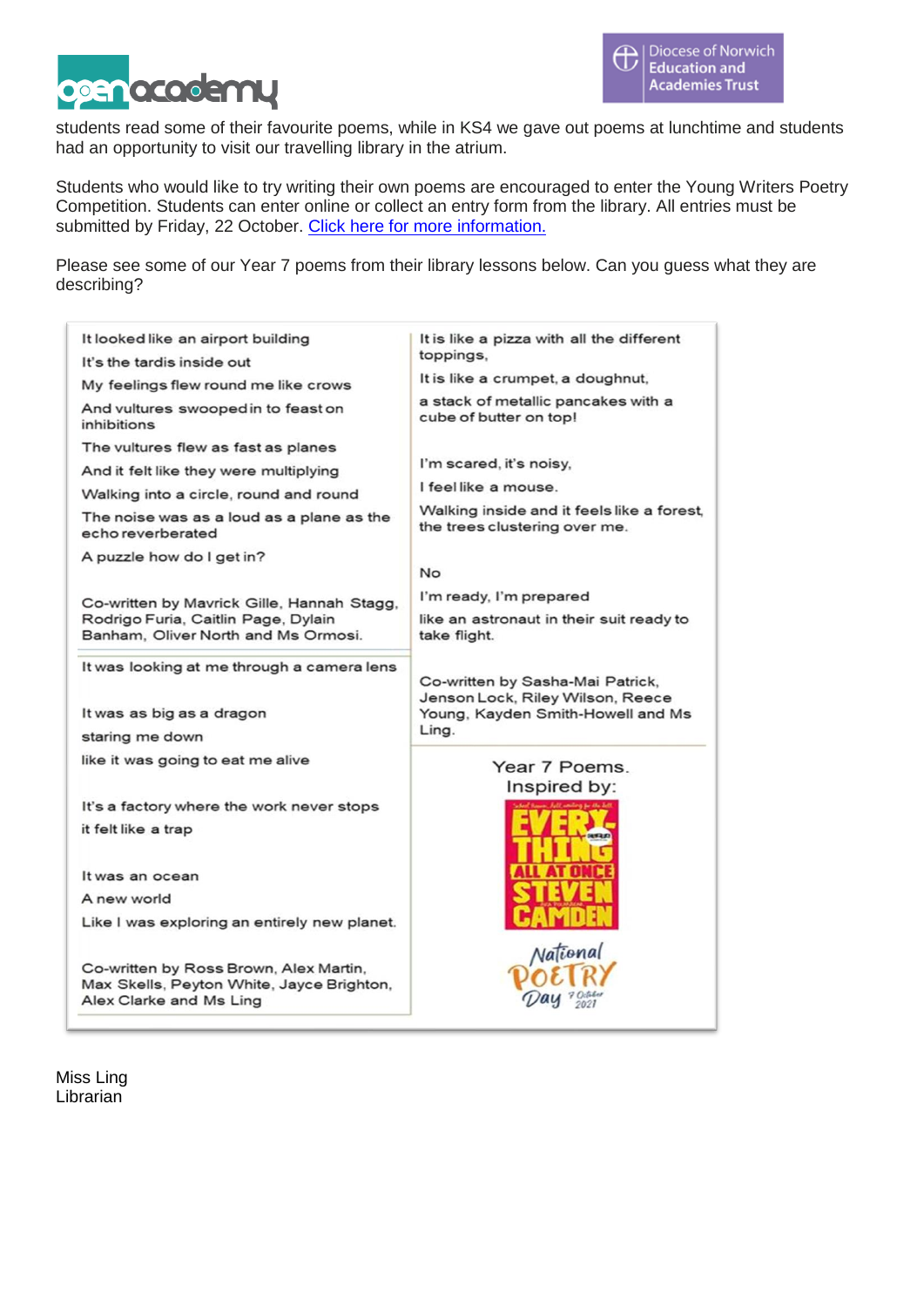

 $\overline{\mathbf{r}}$ 

## **11. Attendance**

| 12/13 CAN           | 93.26%  |
|---------------------|---------|
| 12 JTH              | 87.23%  |
| 13 LWK              | 77.01%  |
| C7 KLI              | 92.14%  |
| D7 MKN              | 96.31%  |
| R7 CSM              | 93.48%  |
| SRB 7 EOK           | 87.50%  |
| I7 CHA              | 86.90%  |
| C8 ABR              | 87.35%  |
| D8 NWA              | 89.76%  |
| 18 KMU              | 87.41%  |
| R8 SNA              | 89.22%  |
| SRB 8 EOK           | 86.49%  |
| C9 AED              | 88.07%  |
| D9 LGA              | 91.15%  |
| 19 RPH              | 91.09%  |
| R9 NST              | 88.19%  |
| SRB 9 EOK           | 100.00% |
| C10 TTH             | 81.60%  |
| D <sub>10</sub> ATH | 86.97%  |
| <b>110 SMC</b>      | 79.17%  |
| R <sub>10</sub> BLU | 85.26%  |
| SRB 10 EOK          | 73.33%  |
| C11 KST             | 87.75%  |
| D11 SMU             | 91.02%  |
| <b>111 ERO</b>      | 83.58%  |
| R <sub>11</sub> SRI | 92.16%  |
|                     |         |

| Year 7  | 91.99% |
|---------|--------|
| Year 8  | 88.35% |
| Year 9  | 89.71% |
| Year 10 | 83.08% |
| Year 11 | 88.50% |
| Year 12 | 88.76% |
| Year 13 | 80.84% |
| Year 14 | 74.07% |

Please see the above mentioned attendance data for the last two weeks for the period 20 September 2021 to 1 October 2021 inclusive. Well done to the winning tutor group/s from each year group and SRB, who will be awarded the attendance trophy.

For the month of September 2021, we had an amazing 238 students from Years 7-11 and 13 students from our 6<sup>th</sup> Form achieving 100%. Well done all! These students will all be given achievement points.



We have had two students leave the Academy recently – Denisa Purice, Year 7, who has transferred to Ormiston Victory Academy and Elisha Jones, Year 9, who has transferred to Sprowston Community High Academy. We wish them both well.

Mrs Ganson Attendance Officer

**Diocese of Norwich**  $\bigoplus$ **Education and Academies Trust**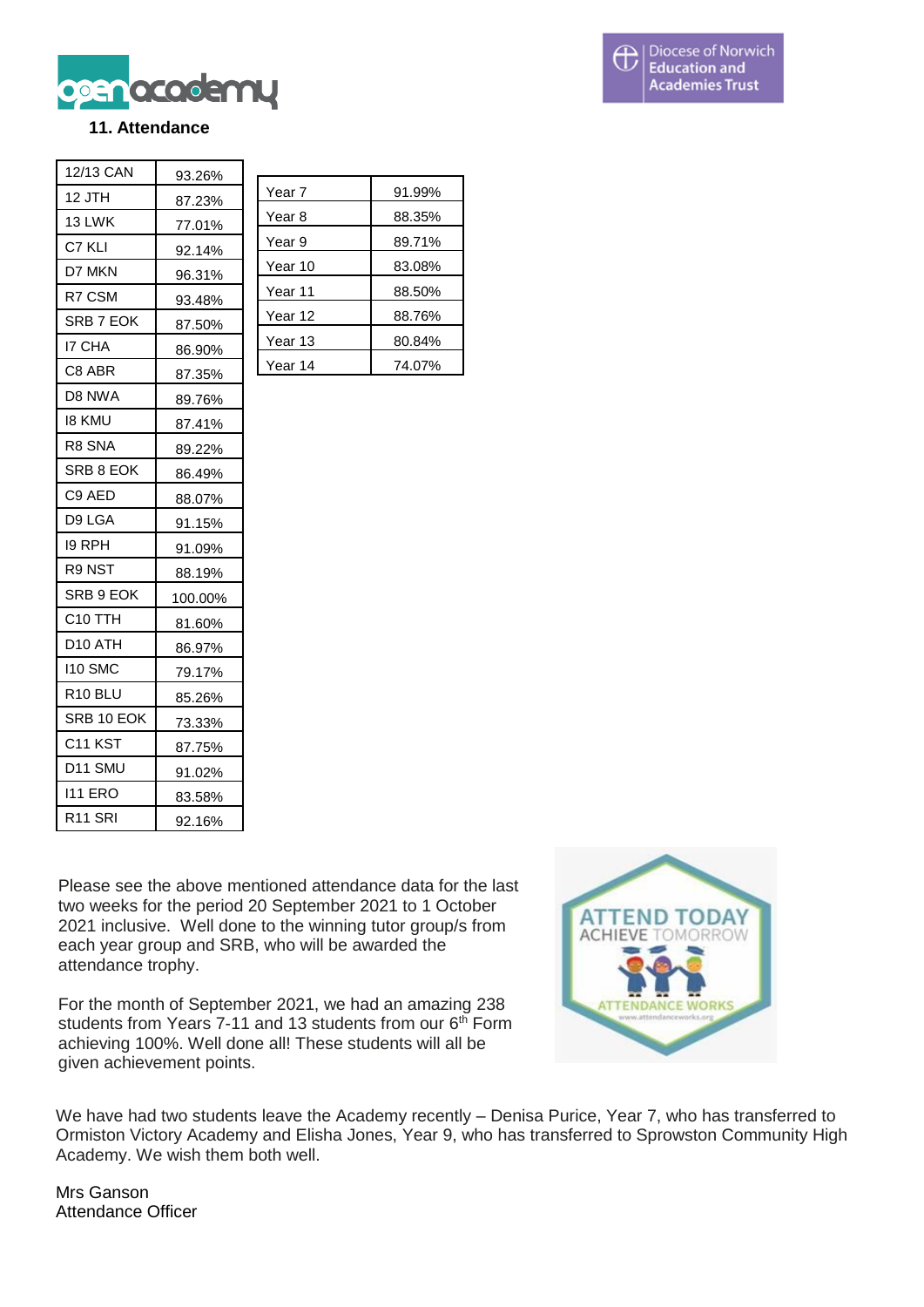

# **12. Wellbeing**

Today is #helloyellow, a fundraising day for Young Minds which is a charity to support young people's mental health. As part of this they have created a 'parents survival guide' <https://www.youngminds.org.uk/parent/survival-guide/> which offers ways in which parents can support children through those occasional 'hard work' times!

Mrs Wicks Teacher

### **13. Chaplain's Reflection**

I came across this poem last week by Helen Steiner Rice and it has been a big encouragement to me so I thought I would share it with you:

When the "storms of life" Gather darkly ahead, I think these wonderful words I once read ...

And I say to myself As threatening clouds hover, "Don't fold up your wings And run for cover."

But like the eagle, Spread wide your wings And soar far above The troubles life brings.

For the eagle knows That the higher he flies, The more tranquil and brighter Become the skies.

And there is nothing in life We were ever asked to bear That we can't soar above On the wings of a prayer.

And in looking back over The storm you passed through, You'll find you gained strength And new courage, too.

For in facing life's storms With an eagle's wings, You can fly far above Earth's small, petty things.

The above poem is called Storms Bring Out Eagles and it encourages us that even in the bad times when things are stormy around us, that we can still soar in life*.* So whatever storm comes along this week, it's to bring out the eagle in you. When others are running for cover, you will soar.